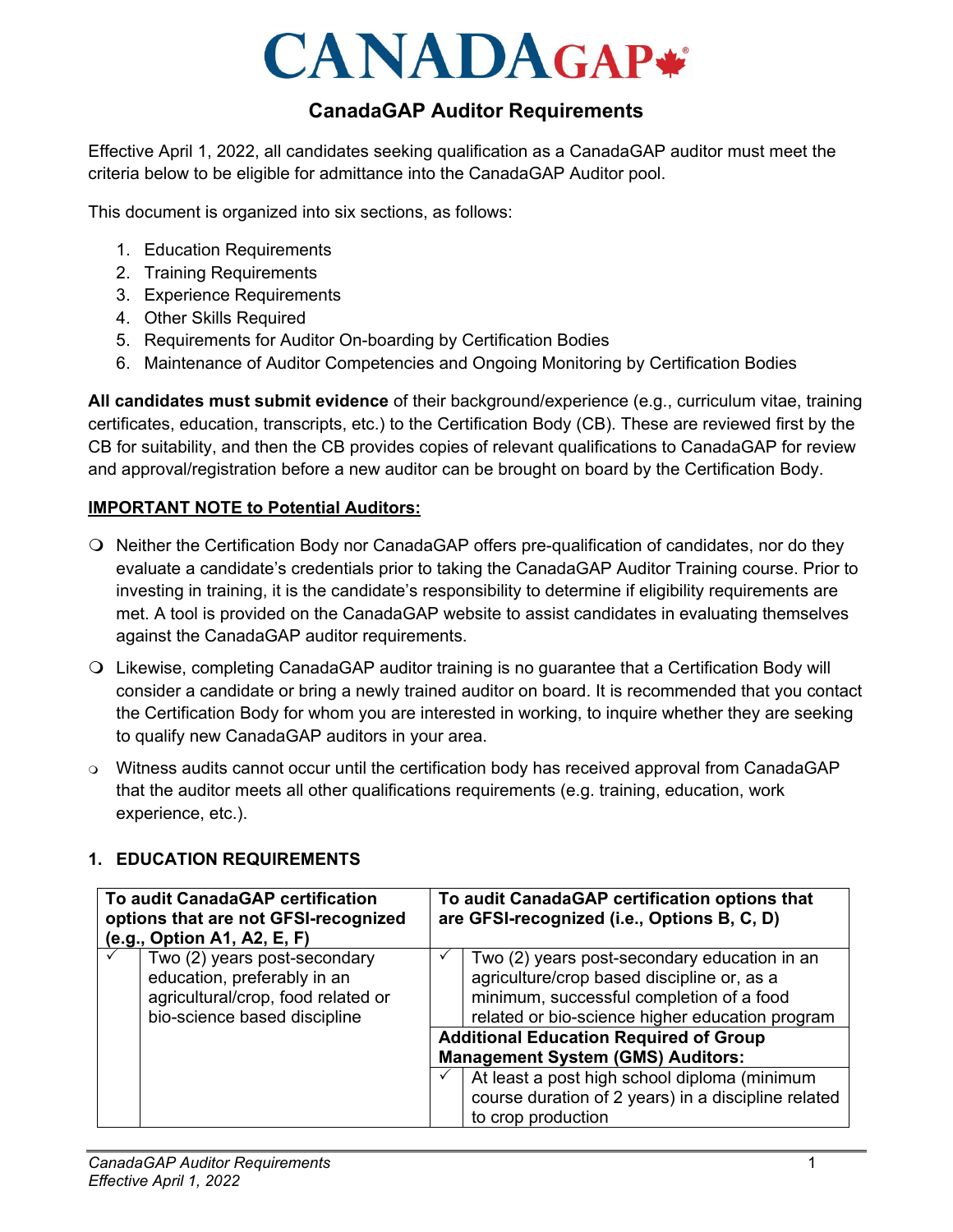# **2. TRAINING REQUIREMENTS**

# **a. All CanadaGAP Auditors**:

| ✓            | Successful completion of a training course in HACCP based on the principles from<br>Codex Alimentarius (i.e., an "Introduction to HACCP" course), of 2 days' duration<br>(minimum 16 hours) with an examination at the end. Auditors must demonstrate<br>competence in the understanding and application of HACCP principles. Ideally, but not<br>necessarily, this training is completed prior to CanadaGAP auditor training. Auditors<br>must provide detailed information about the content of the course to the Certification<br>Body. Also acceptable for CanadaGAP auditors is successful completion of the<br>CanadaGAP Auditor Training "Introduction to HACCP" unit including exam.                                                                                                                                                                                                                                                                                                                                                                                                                                                                                                                                                                                                                                                                                                  |
|--------------|-----------------------------------------------------------------------------------------------------------------------------------------------------------------------------------------------------------------------------------------------------------------------------------------------------------------------------------------------------------------------------------------------------------------------------------------------------------------------------------------------------------------------------------------------------------------------------------------------------------------------------------------------------------------------------------------------------------------------------------------------------------------------------------------------------------------------------------------------------------------------------------------------------------------------------------------------------------------------------------------------------------------------------------------------------------------------------------------------------------------------------------------------------------------------------------------------------------------------------------------------------------------------------------------------------------------------------------------------------------------------------------------------|
| $\checkmark$ | Successful completion of recognized training in audit techniques based on quality<br>management systems (QMS) or food safety management systems (FSMS) – duration 1<br>week/40 hours with an examination at the end. Content must cover concepts related to<br>professional conduct and conflict management; communicating and interacting with<br>clients; personal safety; general auditing principles and auditor skills. Ideally, but not<br>necessarily, this training is completed prior to CanadaGAP auditor training. Auditors<br>must provide detailed information about the content of the course to the Certification<br>Body. Examples of the principles to be covered in training: for QMS (ISO 19011 and ISO<br>9001); for FSMS (ISO 19011 and ISO/TS 22003). A number of the total 40 hours can be<br>derived from successful completion of scheme-specific auditor training (e.g., 10 hours<br>for the CanadaGAP auditor training course).                                                                                                                                                                                                                                                                                                                                                                                                                                    |
| $\checkmark$ | Successful completion of CanadaGAP Auditor Training pre-course assignment,<br>consisting of material specific to CanadaGAP Manuals. The pre-course assignment is<br>provided by CanadaGAP to the approved training provider. Completed assignments<br>must be graded by CanadaGAP. Passing grade is 80%.                                                                                                                                                                                                                                                                                                                                                                                                                                                                                                                                                                                                                                                                                                                                                                                                                                                                                                                                                                                                                                                                                      |
| ✓            | Successful completion of CanadaGAP Auditor Training Course - 4 days, and may<br>include a 5th day for review and exam (see outline below). Passing grade is 80%.                                                                                                                                                                                                                                                                                                                                                                                                                                                                                                                                                                                                                                                                                                                                                                                                                                                                                                                                                                                                                                                                                                                                                                                                                              |
|              | <b>CanadaGAP Auditor Training Course Outline:</b>                                                                                                                                                                                                                                                                                                                                                                                                                                                                                                                                                                                                                                                                                                                                                                                                                                                                                                                                                                                                                                                                                                                                                                                                                                                                                                                                             |
|              | $\triangleright$ Introduction to the CanadaGAP program and manuals, including the scope<br>and goals of the program<br>Produce Food Safety 101 - potential hazards in fresh produce, pathogen<br>➤<br>pathways and how on-farm food safety programs reduce risk<br>Regulations that affect Canadian Operations - review of areas covered by<br>➤<br>prevailing legislation (e.g. provincial and federal regulations)<br>How to use the Audit Checklist – overview of checklist, answering questions,<br>➤<br>detailed comments, scoring, auto failures, dealing with different commodities<br>Review of the Program Requirements – Interpretation of the requirements in<br>the manuals, develop clear understanding of what an operation has to do in<br>order to be compliant<br>Roles and Responsibilities of the CanadaGAP Auditor - auditor skills, effective<br>➤<br>communication and questioning, preparing for and conducting an audit<br>Strategies for Assessing Compliance – how to interpret test results (e.g., water<br>➤<br>tests), product and chemical application trace-back exercises, assessing<br>records<br>HACCP Overview – review of the seven HACCP principles, the CanadaGAP<br>➤<br>generic HACCP model<br>$\triangleright$ Repacking and Wholesaling - requirements, scope, and how to audit these<br>operations<br>Written Exams, including case scenarios<br>➤ |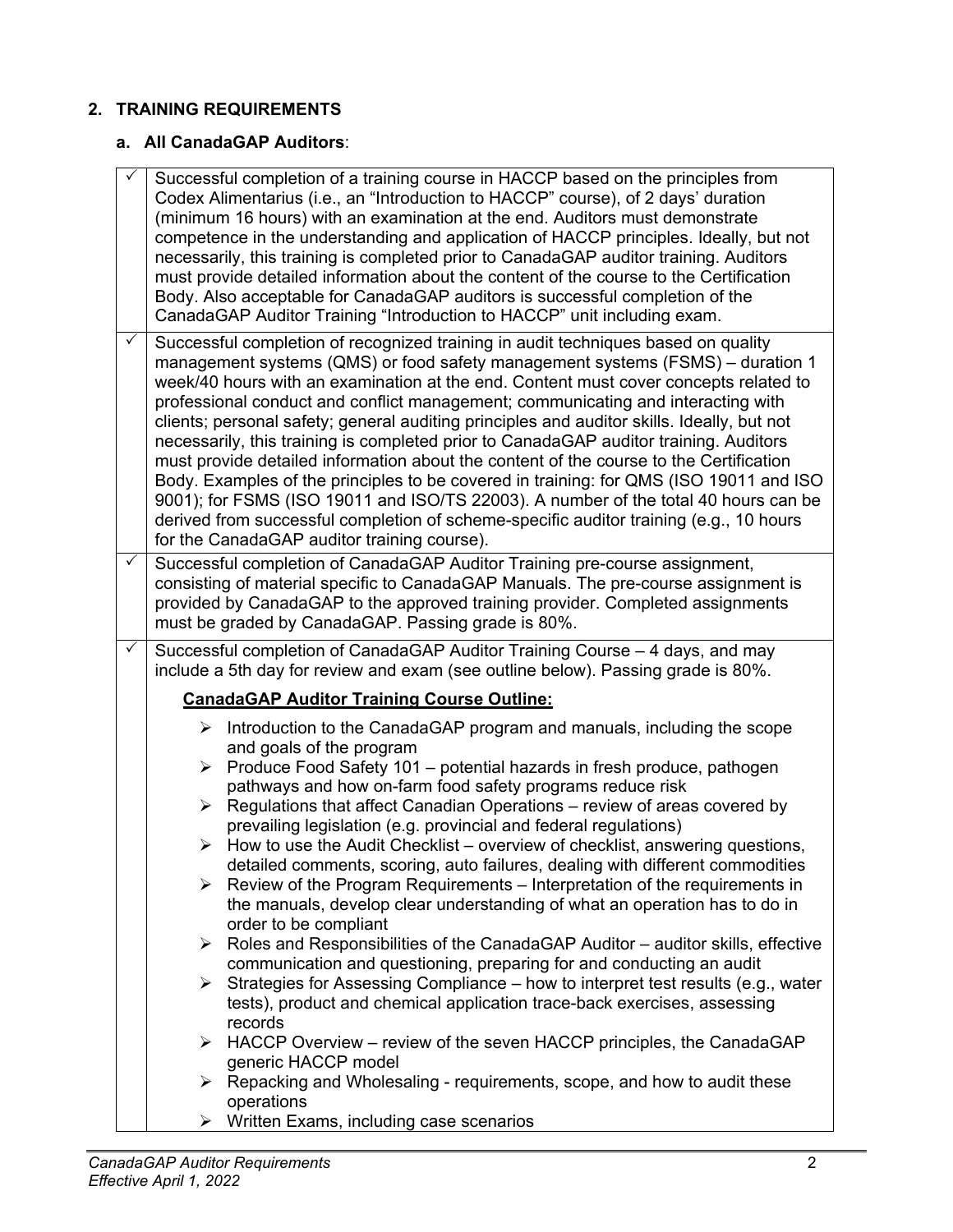$\sqrt{ }$  For Repacking and Wholesaling scope:

| $\triangleright$ The separate module within the CanadaGAP auditor training course must be<br>successfully completed for those wishing to audit to this scope, including the<br>exam. Passing grade is 70%.<br>$\triangleright$ For already qualified CanadaGAP auditors who wish to add this scope to their<br>training, contact the Certification Body and the CanadaGAP office regarding<br>training.<br>$\triangleright$ Any auditor who will be performing Repacking and Wholesaling audits first<br>needs to complete a witness audit at a Repacking and Wholesaling operation,<br>prior to auditing such operations on their own. This witness audit is additional<br>to the witness audit requirement in Section 3.3.1.2 B i) j. The witness auditor<br>must have previously completed five (5) Repacking or Wholesaling audits on<br>their own to qualify as a witness auditor. |  | . or repacting and rritologality coope. |
|-----------------------------------------------------------------------------------------------------------------------------------------------------------------------------------------------------------------------------------------------------------------------------------------------------------------------------------------------------------------------------------------------------------------------------------------------------------------------------------------------------------------------------------------------------------------------------------------------------------------------------------------------------------------------------------------------------------------------------------------------------------------------------------------------------------------------------------------------------------------------------------------|--|-----------------------------------------|
|                                                                                                                                                                                                                                                                                                                                                                                                                                                                                                                                                                                                                                                                                                                                                                                                                                                                                         |  |                                         |
|                                                                                                                                                                                                                                                                                                                                                                                                                                                                                                                                                                                                                                                                                                                                                                                                                                                                                         |  |                                         |
|                                                                                                                                                                                                                                                                                                                                                                                                                                                                                                                                                                                                                                                                                                                                                                                                                                                                                         |  |                                         |

# **b. Additional Training Required of Group Management System (GMS) Auditors**:

 Successful completion of a **Lead Assessor** training course based on ISO 19011 principles, with a minimum duration of 37 hours. The course must be externally recognised by the industry. The certificate must specify the course content and duration. Successful completion must be indicated on the certificate. Lead Assessor training course must cover: applicable standards on quality auditing, auditing techniques, focus of the audits (psychological aspects and communication) and reporting, and a practical case study.

# **3. EXPERIENCE REQUIREMENTS**

## a. **All CanadaGAP Auditors:**

 At least 2 years full time work in a dedicated food safety role in food production or manufacturing, retailing, inspection or enforcement, preferably in the fruit and vegetable industry. \* SEE NOTE BELOW Work experience in fresh fruit and vegetable farming and handling. This work experience may be concurrent with the 2 years' experience in food safety-related functions. Experience in **on-farm** food safety auditing, preferable (not mandatory) \* **NOTE:** If CanadaGAP is in doubt about the candidate's two years' of food safety experience, CanadaGAP may request the applicant to provide further information supporting their food safety background/knowledge and may also request that the candidate complete the General Competency Exam. Successful completion of the General Competency Exam is **not an automatic substitute** for the two years of food safety experience.

## **b. Additional Experience Required of Group Management System (GMS) Auditors:**

 $\checkmark$  Practical auditing experience of minimum 10 days in management systems (e.g., ISO 9000, ISO 14000, ISO 22000, OSHAS 18000), BRC, IFS, GLOBALG.A.P. Option 2 or 4 audits, producer group audits of organic growers or others). This does not include witnessing or shadowing others' audits, but includes being witnessed or shadowed as auditor-in-training.

# **4. OTHER SKILLS REQUIRED:**

| Proficient in software applications (e.g., Microsoft Word, Microsoft Excel)                                                           |
|---------------------------------------------------------------------------------------------------------------------------------------|
| Competence in interacting effectively with producers and producer organizations.<br>Excellent written and verbal communication skills |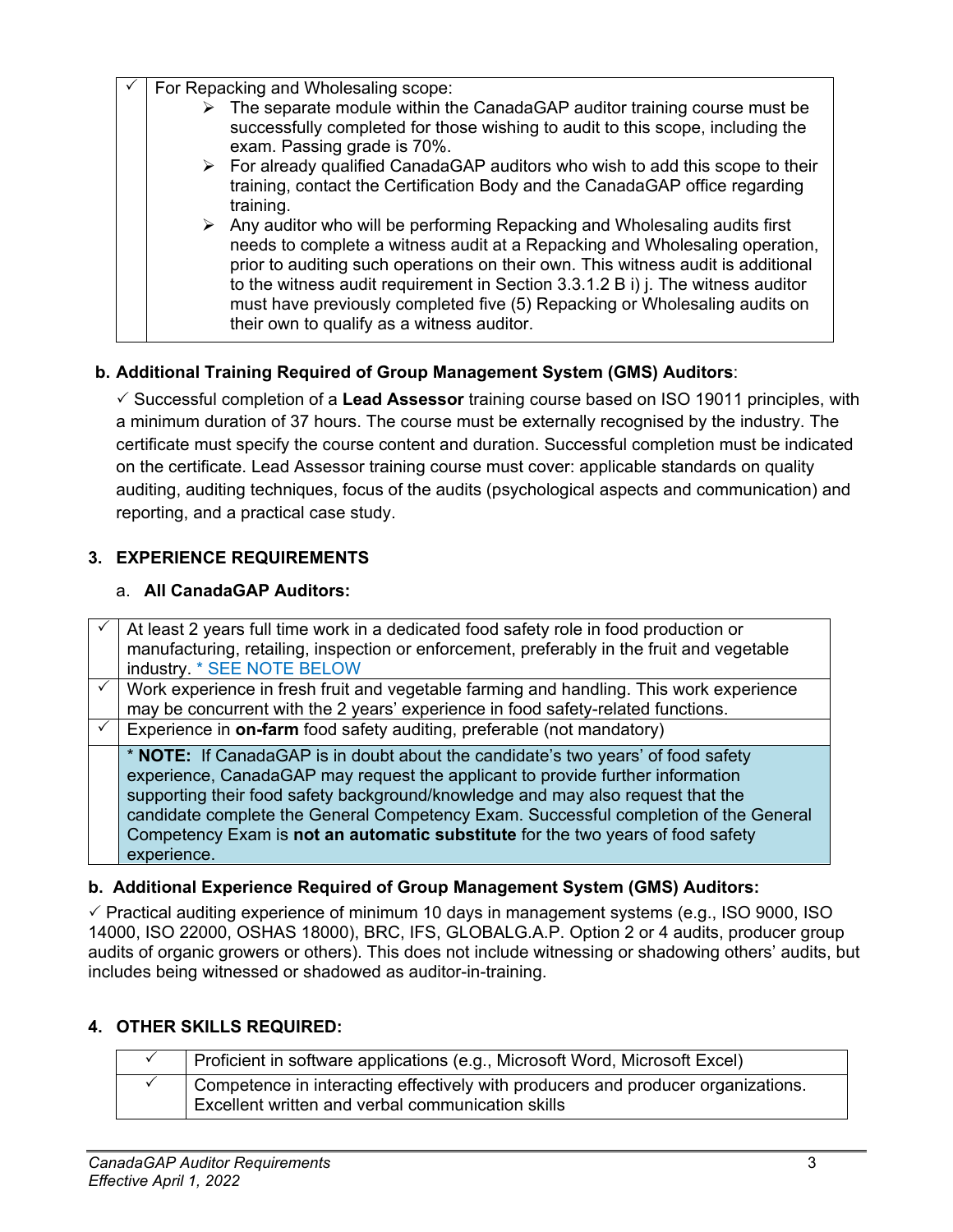| "Working language" skills in the corresponding working language (English/French),<br>including locally used specialist terminology in the working language.                                                                      |
|----------------------------------------------------------------------------------------------------------------------------------------------------------------------------------------------------------------------------------|
|                                                                                                                                                                                                                                  |
| NOTE: Further federal/provincial/territorial/municipal regulations may apply in some<br>jurisdictions (e.g., l'Ordre des agronomes du Québec). The auditor and Certification<br>Body agree to comply with all such requirements. |

#### **5. REQUIREMENTS FOR AUDITOR ON-BOARDING BY CERTIFICATION BODIES:**

#### **a. All CanadaGAP Auditors:**

| ✓ | Successful completion of at least two shadow audits (i.e., following a more experienced<br>auditor and having an opportunity to ask questions and receive clarification, guidance,<br>interpretation or other forms of coaching). The more experienced auditor being<br>shadowed must meet requirements set out in the CanadaGAP Program Management<br>Manual, Section 3.3.1.3.2 and be approved by CanadaGAP. Qualifying auditors may be<br>required by the Certification Body to cover their costs to participate in the shadow audit;<br>the Certification Body will advise of the anticipated costs prior to the candidate agreeing<br>to seek qualification.                                                                                                                                                                                                                                     |
|---|-------------------------------------------------------------------------------------------------------------------------------------------------------------------------------------------------------------------------------------------------------------------------------------------------------------------------------------------------------------------------------------------------------------------------------------------------------------------------------------------------------------------------------------------------------------------------------------------------------------------------------------------------------------------------------------------------------------------------------------------------------------------------------------------------------------------------------------------------------------------------------------------------------|
|   | Successful completion of at least one witness audit (i.e., performing an audit under the<br>supervision of a qualified, experienced auditor and/or program expert). Witness audits<br>shall be carried out only AFTER the certification body has received approval<br>from CanadaGAP that the auditor meets all other qualification requirements (e.g.<br>training, education, work experience, etc.) The witness audit must occur after the<br>shadow audits. Costs for the qualifying auditor as well as the supervising auditor/<br>program expert will be borne by the Certification Body. If a program expert is used,<br>CanadaGAP must approve a competent person. The supervising auditor must be a<br>lead auditor and/or identified with substantiating evidence as a qualified witness auditor<br>by the Certification Body and must be approved by CanadaGAP as per Section<br>3.3.1.3.2. |
| ✓ | Successful completion of the auditor training program established by the Certification<br>Body, which must include a period of supervised training to cover the assessment of<br>knowledge and skills related to applicable laws and regulations, specific audit<br>techniques and specific knowledge of fresh fruit and vegetable production and<br>handling; assessment of the auditor's ability to apply knowledge and skills; and a<br>documented sign off of the satisfactory completion of the training programme by the<br>appointed competent supervisor. Auditors will be assessed on their performance in a<br>combination of 10 audit days and 5 audits in accordance with the Certification Body's<br>written programme and as a pre-requisite to meeting applicable requirements of<br>CanadaGAP.                                                                                        |

#### b. **Additional On-boarding Requirement for Group Management System Auditors:**

 $\checkmark$  Successful completion of one (1) shadow audit and one (1) witness audit on a producer group, by an already qualified group auditor. CanadaGAP must approve all other credentials before the potential auditor can complete a witness audit.

**NOTE TO CERTIFICATION BODIES:** CanadaGAP Program Management Manual, Component *Section 3.3.1.2, Program Auditor Requirements* contains more information, including specifics related to auditor competency, personal attributes, maintenance of auditor competencies, qualifications of the supervising auditor for shadow and witness audits, and other related requirements.